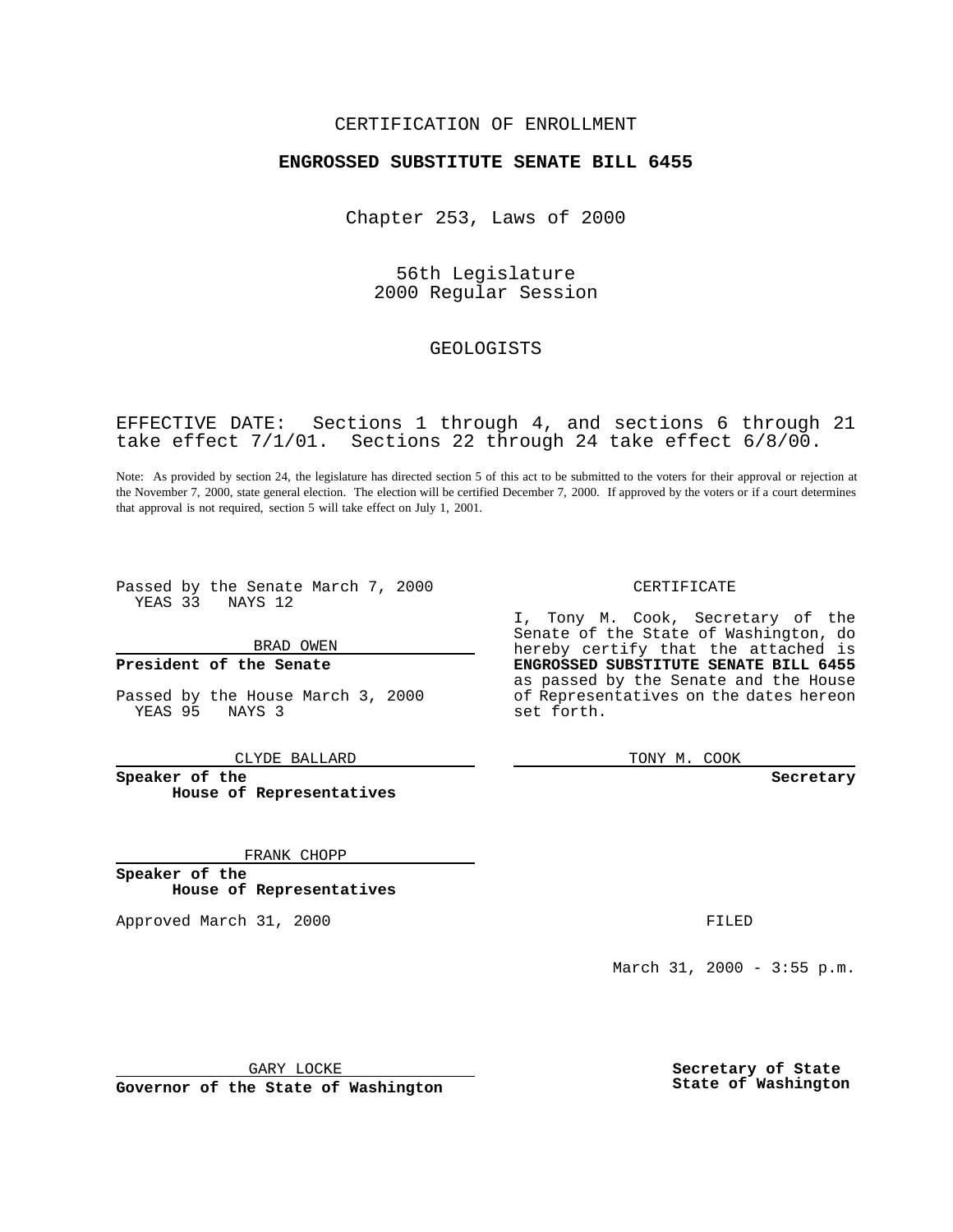# **ENGROSSED SUBSTITUTE SENATE BILL 6455** \_\_\_\_\_\_\_\_\_\_\_\_\_\_\_\_\_\_\_\_\_\_\_\_\_\_\_\_\_\_\_\_\_\_\_\_\_\_\_\_\_\_\_\_\_\_\_

\_\_\_\_\_\_\_\_\_\_\_\_\_\_\_\_\_\_\_\_\_\_\_\_\_\_\_\_\_\_\_\_\_\_\_\_\_\_\_\_\_\_\_\_\_\_\_

### AS AMENDED BY THE HOUSE

Passed Legislature - 2000 Regular Session

#### **State of Washington 56th Legislature 2000 Regular Session**

**By** Senate Committee on Commerce, Trade, Housing & Financial Institutions (originally sponsored by Senators Gardner, Winsley, Fraser, Shin, Kohl-Welles, Brown, Costa, Fairley and Jacobsen)

Read first time 02/04/2000.

 AN ACT Relating to the regulation of geologists; adding a new chapter to Title 18 RCW; prescribing penalties; providing an effective date; and providing for submission of a certain section of this act to a vote of the people.

5 BE IT ENACTED BY THE LEGISLATURE OF THE STATE OF WASHINGTON:

6 NEW SECTION. **Sec. 1.** The legislature finds it is in the public 7 interest to regulate the practice of geology to safeguard life, health, 8 and property and to promote the public welfare.

 NEW SECTION. **Sec. 2.** (1) It is unlawful for any person to practice, or offer to practice, geology for others in this state, or to use in connection with his or her name or otherwise assume or advertise any title or description tending to convey the impression that he or she is a licensed geologist, or other licensed specialty geologist title, unless the person has been licensed under the provisions of this 15 chapter.

16 (2) A person shall be construed to practice or offer to practice 17 geology, within the meaning and intent of this chapter, if the person: 18 (a) Practices any branch of the profession of geology;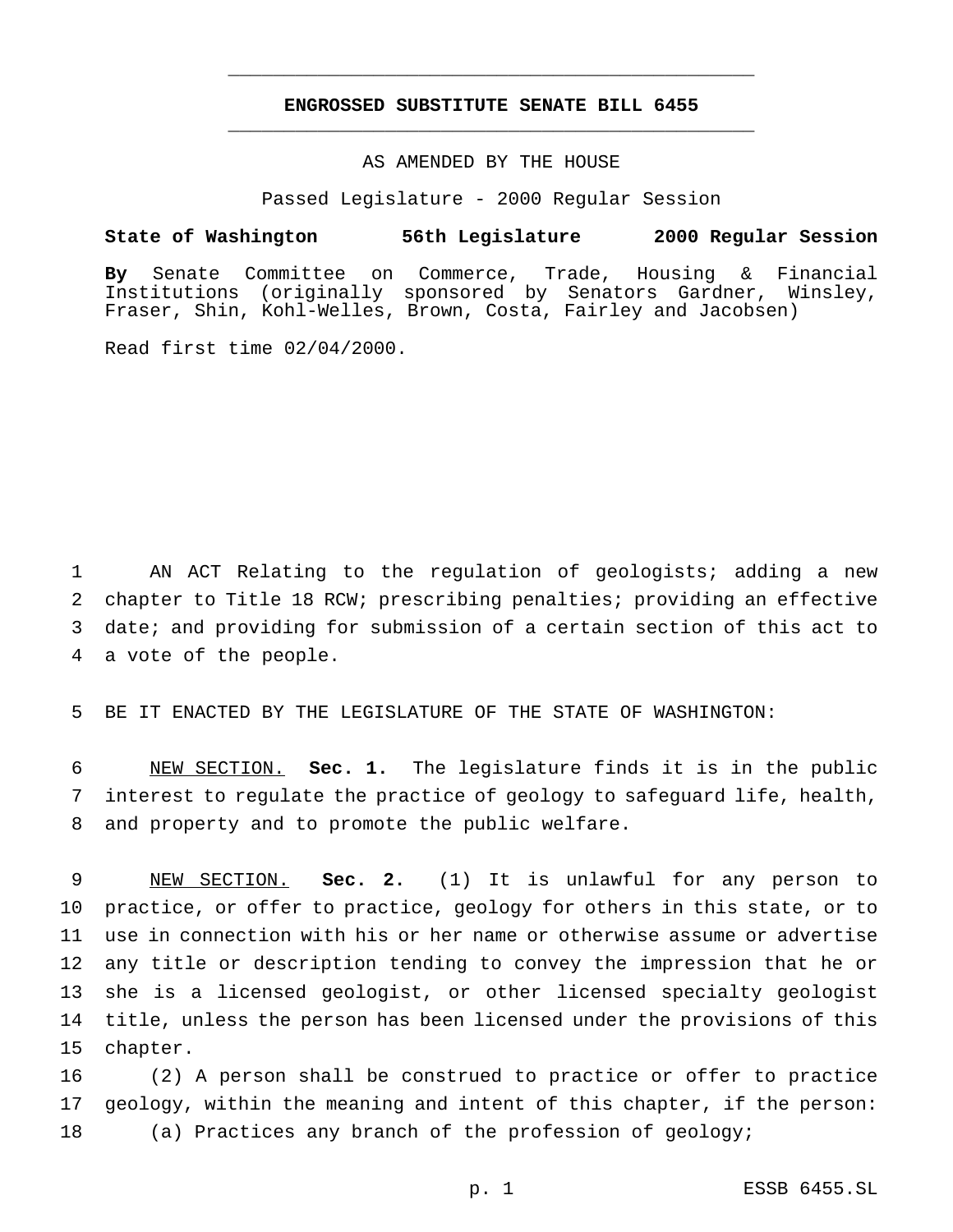(b) By verbal claim, sign, advertisement, letterhead, card, or in any other way represents himself or herself to be a geologist; (c) Through the use of some other title implies that he or she is a geologist or that he or she is licensed under this chapter; or (d) Holds himself or herself out as able to perform or does perform any geological services or work recognized by the board as the practice of geology for others.

 NEW SECTION. **Sec. 3.** The definitions in this section apply throughout this chapter unless the context clearly requires otherwise.

(1) "Board" means the geologist licensing board.

(2) "Department" means the department of licensing.

 (3) "Director" means the director of the department of licensing. (4) "Engineering geologist" means a geologist who, by reason of his or her knowledge of engineering geology, acquired by education and practical experience, is qualified to engage in the practice of engineering geology, has met the qualifications in engineering geology established under this chapter, and has been issued a license in engineering geology by the board.

 (5) "Engineering geology" means a specialty of geology affecting the planning, design, operation, and maintenance of engineering works and other human activities where geological factors and conditions impact the public welfare or the safeguarding of life, health, property, and the environment.

 (6) "Geologist" means a person who, by reason of his or her knowledge of geology, mathematics, the environment, and the supporting physical and life sciences, acquired by education and practical experience, has met the qualifications established under this chapter, and has been issued a certificate of licensing as a geologist by the board.

 (7) "Geology" means the science that includes: Treatment of the earth and its origin and history, in general; the investigation of the earth's constituent rocks, minerals, solids, fluids, including surface and underground waters, gases, and other materials; and the study of the natural agents, forces, and processes that cause changes in the earth.

 (8) "Hydrogeology" means a science that involves the study of the waters of the earth, including the study of the occurrence, circulation, distribution, chemistry, remediation, or quality of water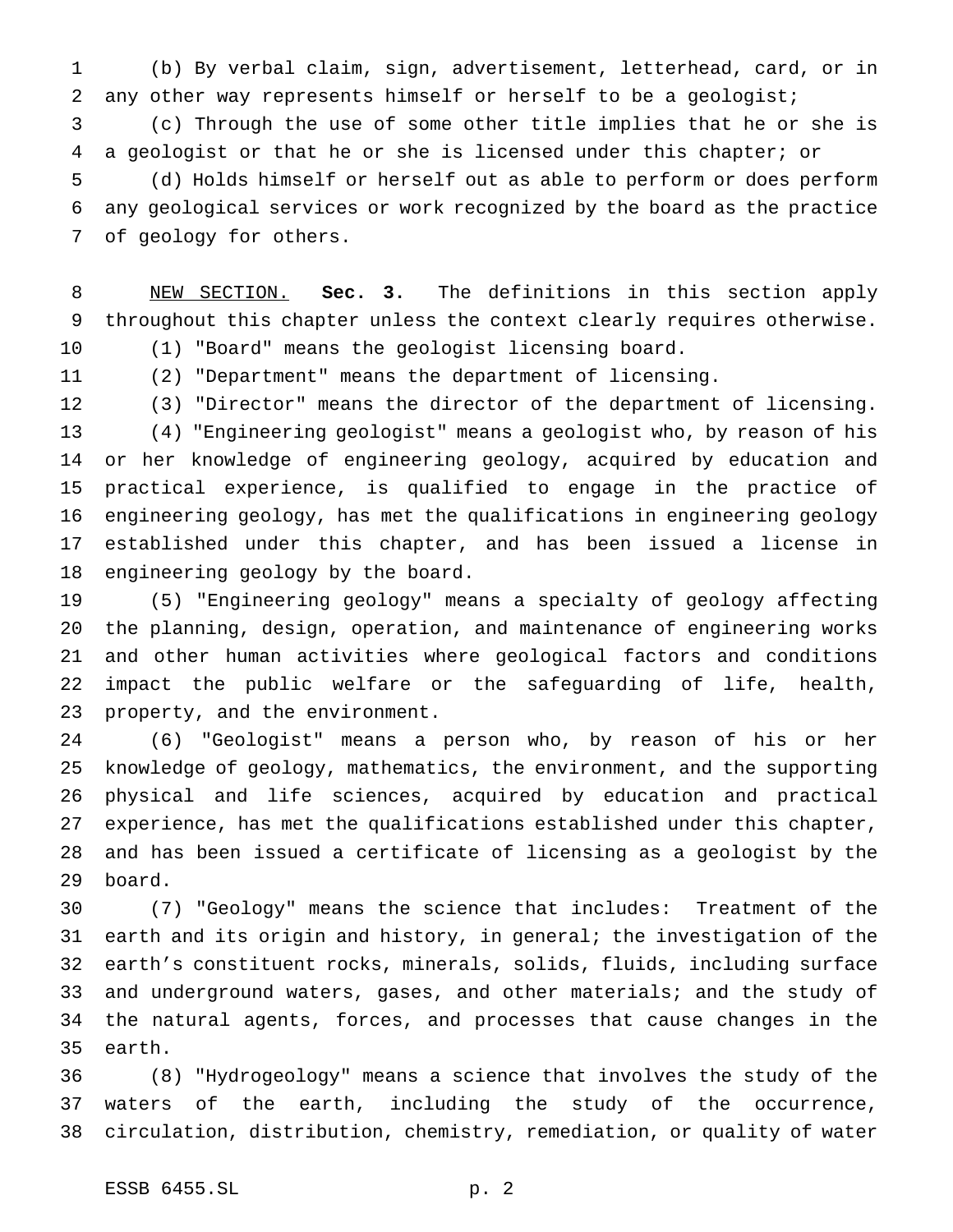or its role as a natural agent that causes changes in the earth, and the investigation and collection of data concerning waters in the atmosphere or on the surface or in the interior of the earth, including data regarding the interaction of water with other gases, solids, or fluids.

 (9) "Licensed specialty geologist" means a licensed geologist who has met the qualifications in a specialty of geology established under this chapter and has been issued a license in that specialty by the board.

 (10) "Practice of engineering geology" means performance of geological service or work including but not limited to consultation, investigation, evaluation, planning, geological mapping, and inspection of geological work, and the responsible supervision thereof, the performance of which is related to public welfare or the safeguarding of life, health, property, and the environment, except as otherwise specifically provided by this chapter, and includes but is not limited to the commonly recognized geological practices of construction geology, environmental geology, and urban geology.

 (11) "Practice of geology" means performance of geological service or work including but not limited to collection of geological data, consultation, investigation, evaluation, interpreting, planning, geological mapping, or inspection relating to a service or work that applies to geology, and the responsible supervision thereof, the performance of which is related to public welfare or the safeguarding of life, health, property, and the environment, except as otherwise specifically provided by this chapter.

 (12) "Practice of geology for others" includes, but is not limited to:

 (a) The preparation of geologic reports, documents, or exhibits by any commission, board, department, district, or division of the state or any political subdivision thereof or of any county, city, or other public body, or by the employees or staff members of the commission, board, department, district, or division of the state or any political subdivision thereof or of any county, city, or other public body when the reports, documents, or exhibits are disseminated or made available to the public in such a manner that the public may reasonably be 37 expected to rely thereon or be affected thereby; and

 (b) The performance of geological services by any individual, firm, partnership, corporation, or other association or by the employees or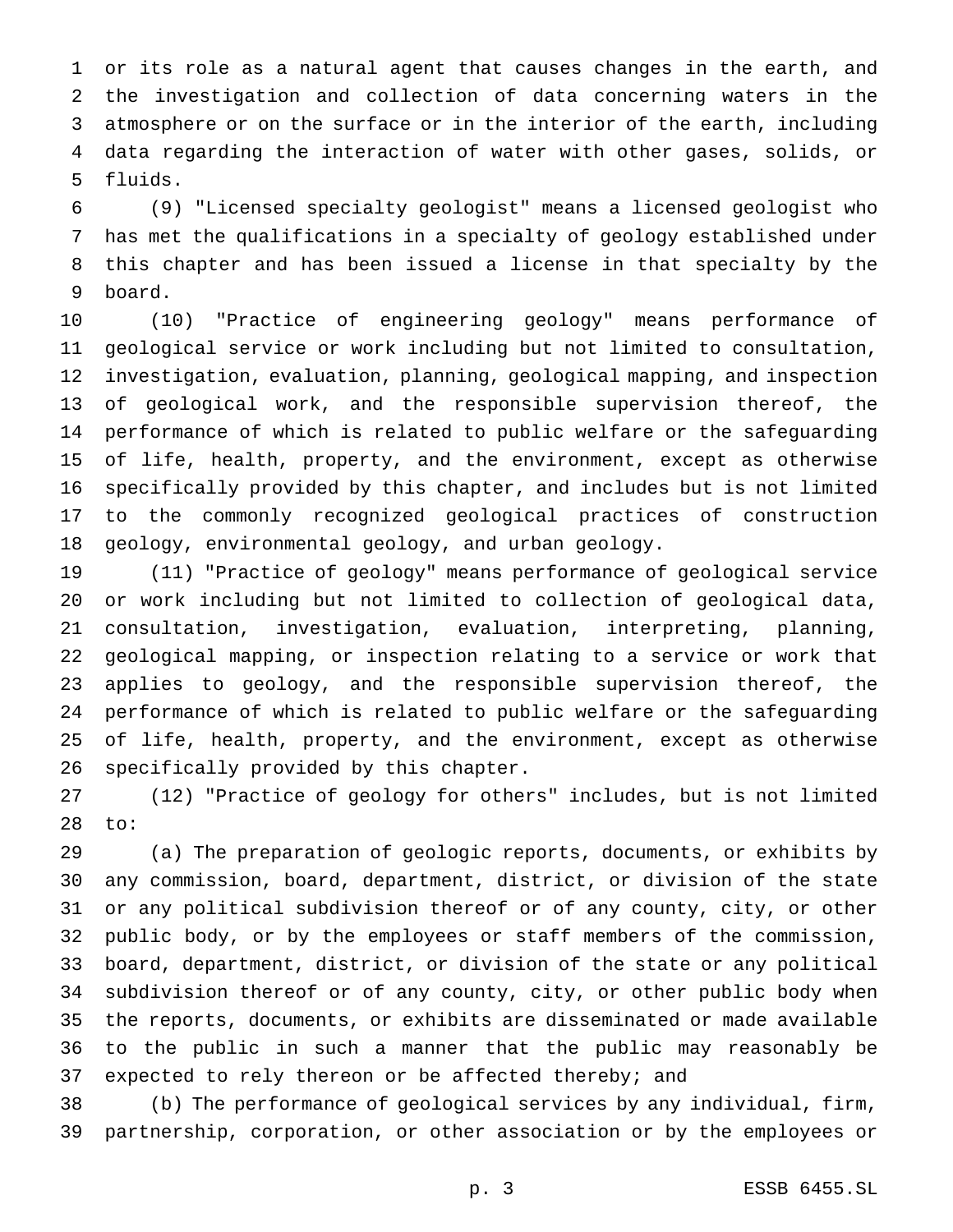staff members thereof, whether or not the principal business of the organization is the practice of geology, which the geological reports, documents, or exhibits constituting the practice of geology are disseminated or made available to the public or any individual or organization in such a manner that the public or individual or combination of individuals may reasonably be expected to rely thereon or be affected thereby.

 However, geological reports, documents, or exhibits that are prepared by the employees or staff members of any individual, firm, partnership, corporation, or other association or commission, board, department, district, or division of the state or any political subdivision thereof or any county, city, or other public body that are for use solely within such organizations are considered in-house reports, documents, or exhibits and are not the practice of geology for others unless or until the reports are disseminated or made available as set forth in (a) or (b) of this subsection.

 (13) "Practice of hydrogeology" means the performance of or offer to perform any hydrogeologic service or work in which the public welfare or the safeguarding of life, health, environment, or property is concerned or involved. This includes the collection of geological data, and consultation, investigation, evaluation, interpretation, planning, or inspection relating to a service or work that applies hydrogeology.

 (14) "Responsible charge" means the exercise of fully independent control and direction of geological work or the supervision of such work, and being fully responsible, answerable, accountable, or liable for the results.

 (15) "Specialty" means a branch of geology that has been recognized under this chapter for the purposes of licensure. Engineering geology is considered to be a specialty of geology.

 (16) "Subordinate" means any person who assists in the practice of geology by a licensed geologist or an exempt person, without assuming the responsible charge of the work.

 NEW SECTION. **Sec. 4.** The state geologist licensing board is created. The board consists of seven members, six of whom shall be appointed by the director, who shall advise the director concerning the administration of this chapter. Of the initial appointments to the board, five shall be actively engaged in the practice of geology for at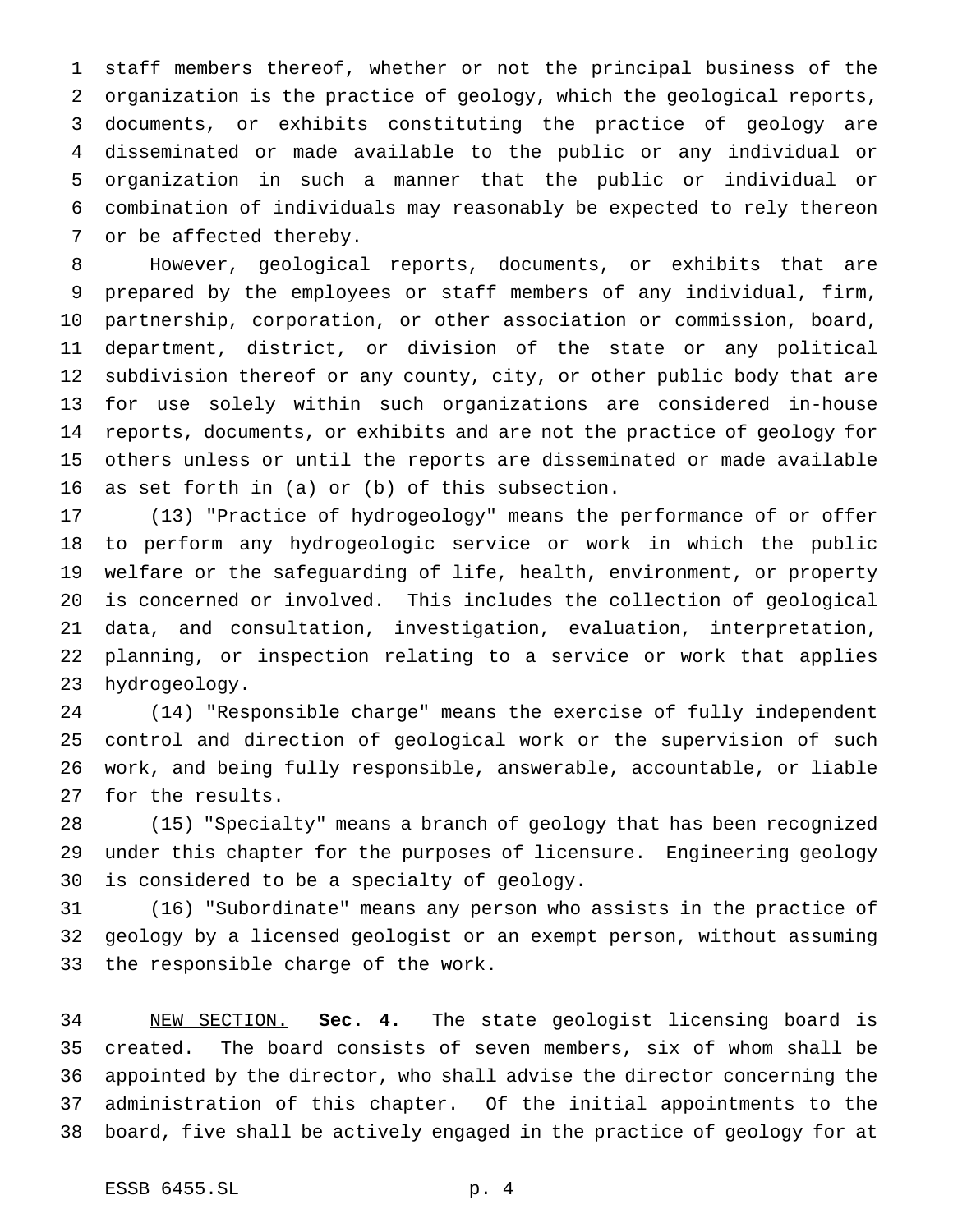least ten years, five of which shall have been immediately prior to their appointment to the board. Subsequent to the initial appointments, five members of the board must be geologists licensed under this chapter, two of whom shall be licensed in a specialty of geology recognized under this chapter. Insofar as possible, the composition of the appointed geologists serving on the board shall be generally representative of the occupational distribution of geologists licensed under this chapter. One member of the board must be a member of the general public with no family or business connection with the practice of geology. The supervisor of geology of the department of natural resources is an ex officio member of the board. Members of the board shall be appointed for terms of four years. Terms shall be staggered so that not more than two appointments are scheduled to be made in any calendar year. Members shall hold office until the expiration of the terms for which they were appointed and until their successors have been appointed and have qualified. A board member may be removed for just cause. The director may appoint a new member to fill a vacancy on the board for the remainder of the unexpired term. Each board member shall be entitled to compensation for each day

 spent conducting official business and to reimbursement for travel expenses in accordance with RCW 43.03.240, 43.03.050, and 43.03.060.

 NEW SECTION. **Sec. 5.** The director has the following authority in administering this chapter:

 (1) To adopt, amend, and rescind rules approved by the board as 25 deemed necessary to carry out this chapter;

(2) To adopt fees as provided in RCW 43.24.086;

 (3) To administer licensing examinations approved by the board and to adopt or recognize examinations prepared by other organizations as approved by the board;

 (4) To issue subpoenas and administer oaths in connection with an investigation, hearing, or proceeding held under this chapter;

 (5) To take or cause depositions to be taken and use other discovery procedures as needed in an investigation, hearing, or proceeding held under this chapter;

(6) To compel attendance of witnesses at hearings;

 (7) In the course of investigating a complaint or report of unprofessional conduct, to direct the board to conduct practice reviews and disciplinary hearings;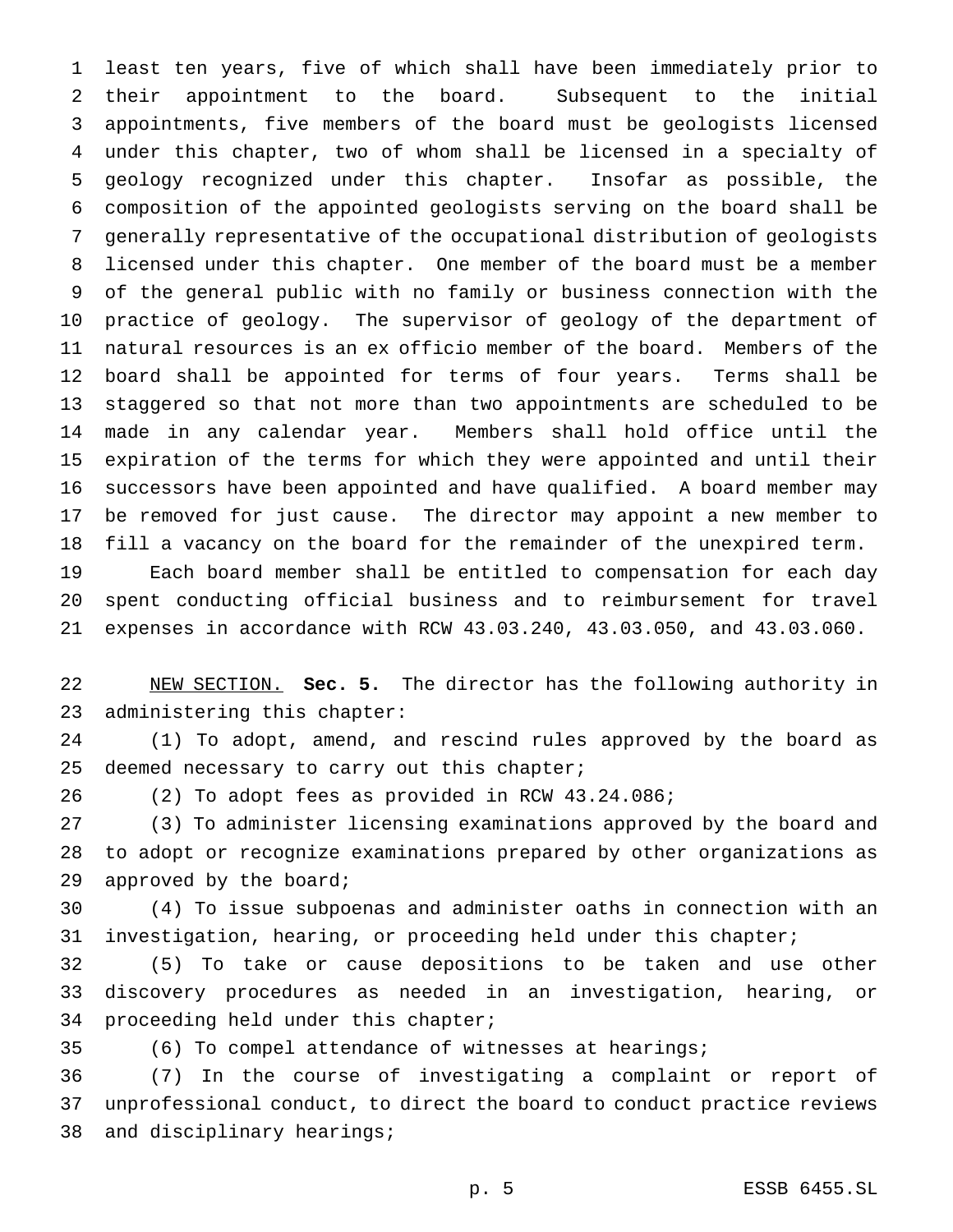(8) To take emergency action ordering summary suspension of a license, or restrict or limit a licensee's practice pending further proceedings by the director;

 (9) To use the board or, at the request of the board, the office of administrative hearings, as authorized in chapter 34.12 RCW, to conduct hearings. However, the director or the director's designee shall make the final decision as to disposition of the charges;

 (10) To enter into contracts for professional services determined 9 to be necessary for adequate enforcement of this chapter;

 (11) To adopt standards of professional conduct and practice as 11 approved by the board;

 (12) In the event of a finding of unprofessional conduct by an applicant or license holder, to impose sanctions against a license 14 applicant or license holder as provided by this chapter;

 (13) To enter into an assurance of discontinuance in lieu of issuing a statement of charges or conducting a hearing. The assurance shall consist of a statement of the law in question and an agreement to not violate the stated provision. Violation of an assurance under this subsection is grounds for disciplinary action;

 (14) To designate individuals authorized to sign subpoenas and statement of charges; and

 (15) To employ investigative, administrative, and clerical staff as necessary for the enforcement of this chapter.

 NEW SECTION. **Sec. 6.** The board has the following authority in administering this chapter:

 (1) To establish rules, including board organization and assignment of terms, and meeting frequency and timing, for adoption by the director;

 (2) To establish the minimum qualifications for applicants for licensure as provided by this chapter;

 (3) To approve the method of administration for examinations required by this chapter or by rule as established by the director. To approve the adoption or recognition of examinations prepared by other organizations for adoption by the director. To set the time and place of examinations with the approval of the director;

 (4) To establish and review standards of professional conduct and practice for adoption by the director. Rules of professional conduct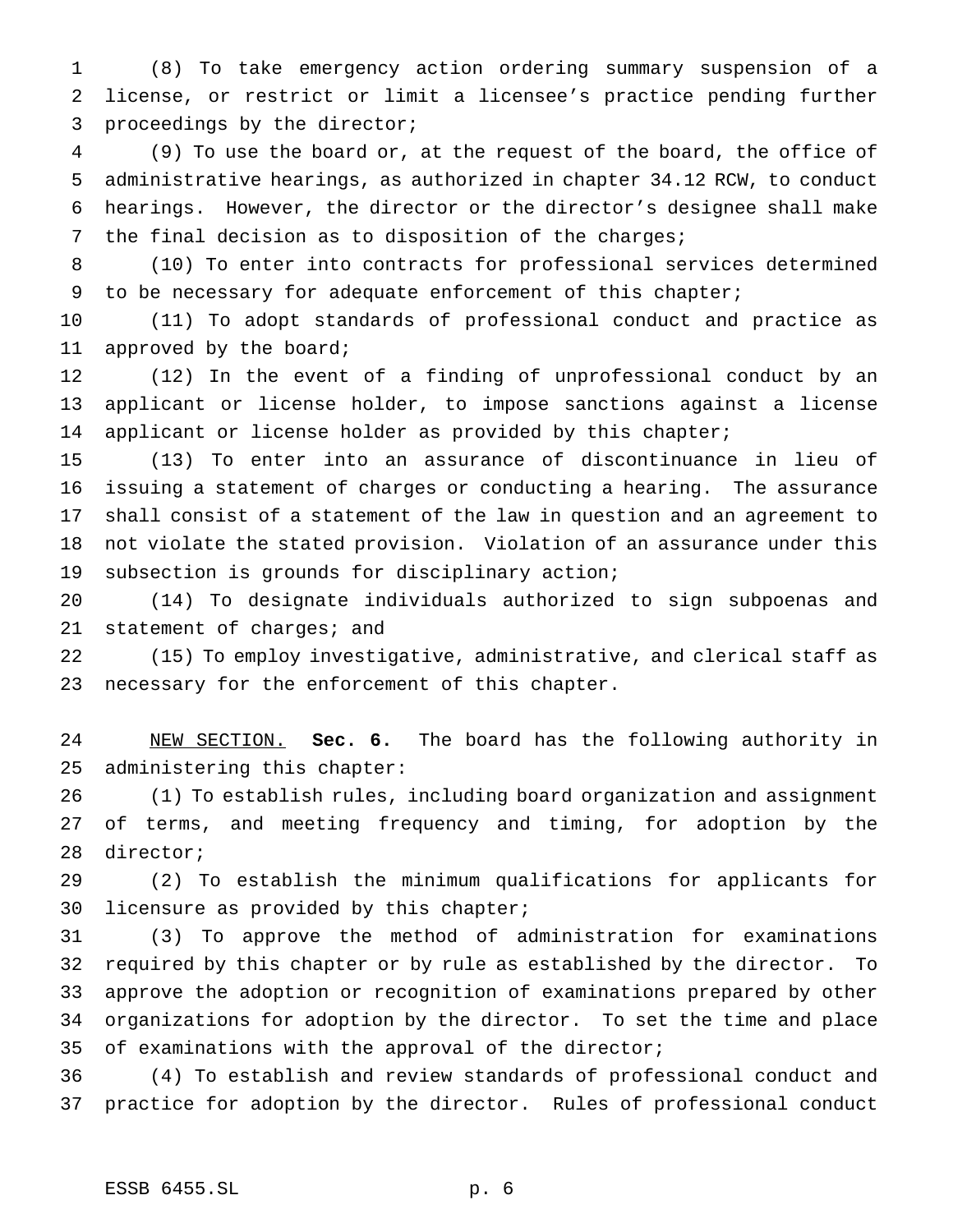will be consistent with those outlined for engineers and land surveyors;

 (5) To designate specialties of geology to be licensed under this chapter;

(6) To conduct disciplinary hearings; and

(7) To conduct practice reviews.

 NEW SECTION. **Sec. 7.** In order to become a licensed geologist, an applicant must meet the following requirements:

 (1) The applicant shall be of good moral and ethical character as attested to by letters of reference submitted by the applicant or as 11 otherwise determined by the board;

 (2) The applicant shall have graduated from a course of study in geology satisfactory to the board or satisfy educational equivalents determined by the board;

 (3) The applicant shall have a documented record of a minimum of five years of experience in geology or a specialty of geology, obtained subsequent to completion of the academic requirements specified in this section, in geological work of a character satisfactory to the board, demonstrating that the applicant is qualified to assume responsible charge of such work upon licensing as a geologist. The board shall require that three years of the experience be gained under the supervision of a geologist licensed in this or any other state, or under the supervision of others who, in the opinion of the board, are qualified to have responsible charge of geological work;

 (4) The applicant shall have passed an examination covering the fundamentals and practice of geology prescribed or accepted by the board;

 (5) The applicant shall meet other general or individual requirements established by the board pursuant to its authority under this chapter;

 (6) For licensing in any geological specialty recognized under this chapter, an applicant must first be a licensed geologist under this chapter, and then meet the following requirements:

 (a) In addition to the educational requirements for licensing as a geologist defined in subsection (2) of this section, an applicant for licensing in any specialty of geology established by the board shall have successfully completed advanced study pertinent to their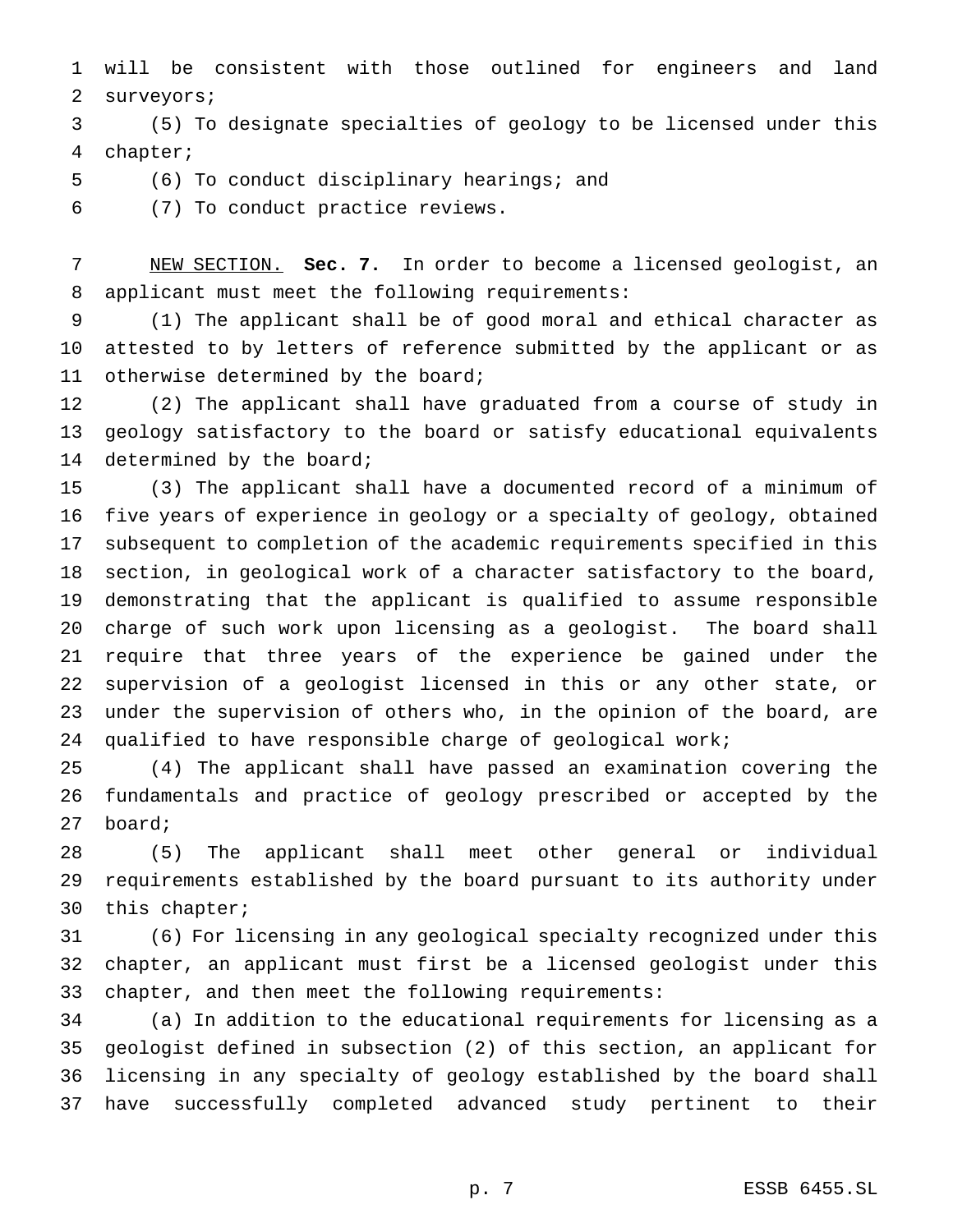specialty, or equivalent seminars or on-the-job training acceptable to the board;

 (b) The applicant's experience shall include a documented record of five years of experience, after completion of the academic requirements specified in this subsection, in geological work in the applicable specialty of a character satisfactory to the board, and demonstrating that the applicant is qualified to assume responsible charge of the specialty work upon licensing in that specialty of geology. The board shall require that three years of the experience be gained under the supervision of a geologist licensed in the specialty in this or any other state, or under the supervision of others who, in the opinion of the board, are qualified to have responsible charge of geological work 13 in the specialty; and

 (c) The applicant must pass an examination in the applicable specialty prescribed or accepted by the board;

 (7) The following standards are applicable to experience in the practice of geology or a specialty required under subsections (3) and (6) of this section:

 (a) Each year of professional practice of a character acceptable to the board, carried out under the direct supervision of a geologist who (i) is licensed in this state or is licensed in another state with 22 licensing standards substantially similar to those under this chapter; or (ii) meets the educational and experience requirements for licensing, but who is not required to be licensed under the limitations of this chapter, qualifies as one year of professional experience in geology;

 (b) Each year of professional specialty practice of a character acceptable to the board, carried out under the direct supervision of a (i) geologist who is licensed in a specialty under this chapter, or who is licensed as a specialty geologist in another state that has licensing requirements that are substantially similar to this chapter; or (ii) specialty geologist who meets the educational and experience requirements for licensing, but who is not required to be licensed under the limitations of this chapter, qualifies as one year of practice in the applicable specialty of geology; and

 (c) Experience in professional practice, of a character acceptable to the board and acquired prior to one year after the effective date of this section, qualifies if the experience (i) was acquired under the direct supervision of a geologist who meets the educational and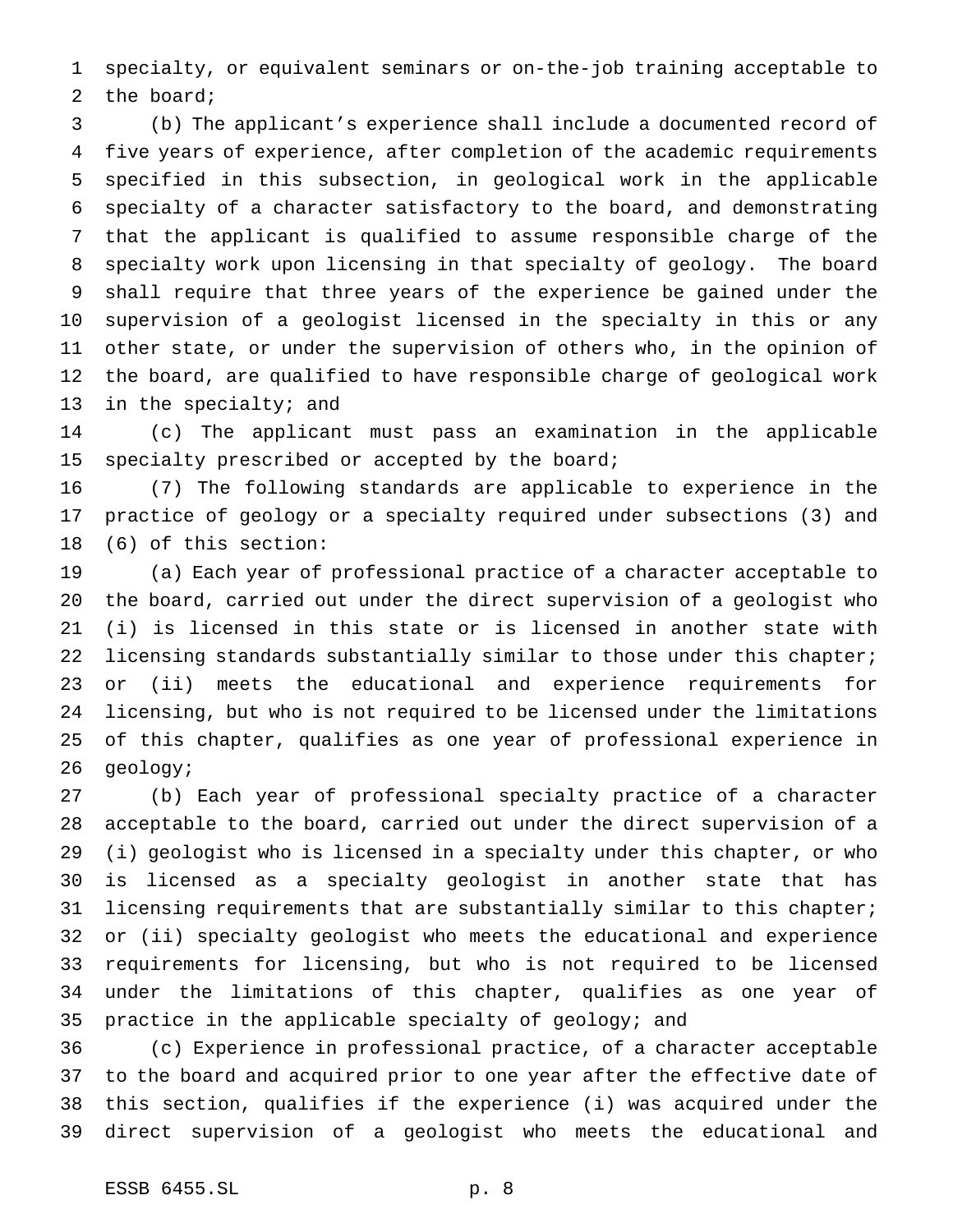experience requirements for licensing under this chapter, or who is licensed in another state that has licensing requirements that are substantially similar to this chapter; or (ii) would constitute responsible charge of professional geological work, as determined by the board;

 (8) Each year of full-time graduate study in the geological sciences or in a specialty of geology shall qualify as one year of professional experience in geology or the applicable specialty of geology, up to a maximum of two years. The board may accept geological research, teaching of geology, or a geological specialty at the college or university level as qualifying experience, provided that such research or teaching, in the judgment of the board, is comparable to 13 experience obtained in the practice of geology or a specialty thereof; (9) An applicant who applies for licensing within one year after this section becomes effective shall be considered to be qualified for licensing, without further written examination, if the applicant possesses the following qualifications:

 (a)(i) A specific record of graduation with a bachelor of science or bachelor of arts or higher degree, with a major in geology granted 20 by an approved institution of higher education acceptable to the board; or

 (ii) Graduation from an approved institution of higher education in a four-year academic degree program other than geology, but with the required number of course hours as defined by the board to qualify as 25 a geologist or engineering geologist; and

 (b) Experience consisting of a minimum of five years of professional practice in geology or a specialty thereof as required under subsections (3) and (7) of this section, of a character acceptable to the board;

 (10) An applicant who applies for licensing in a specialty within one year after recognition of the specialty under this chapter shall be considered qualified for licensing in that specialty, without further written examination, if the applicant:

 (a) Is qualified for licensing as a geologist in this state; and (b) Has experience consisting of a minimum five years of professional practice in the applicable specialty of geology as required under subsections (3) and (7) of this section, of a character acceptable to the board; and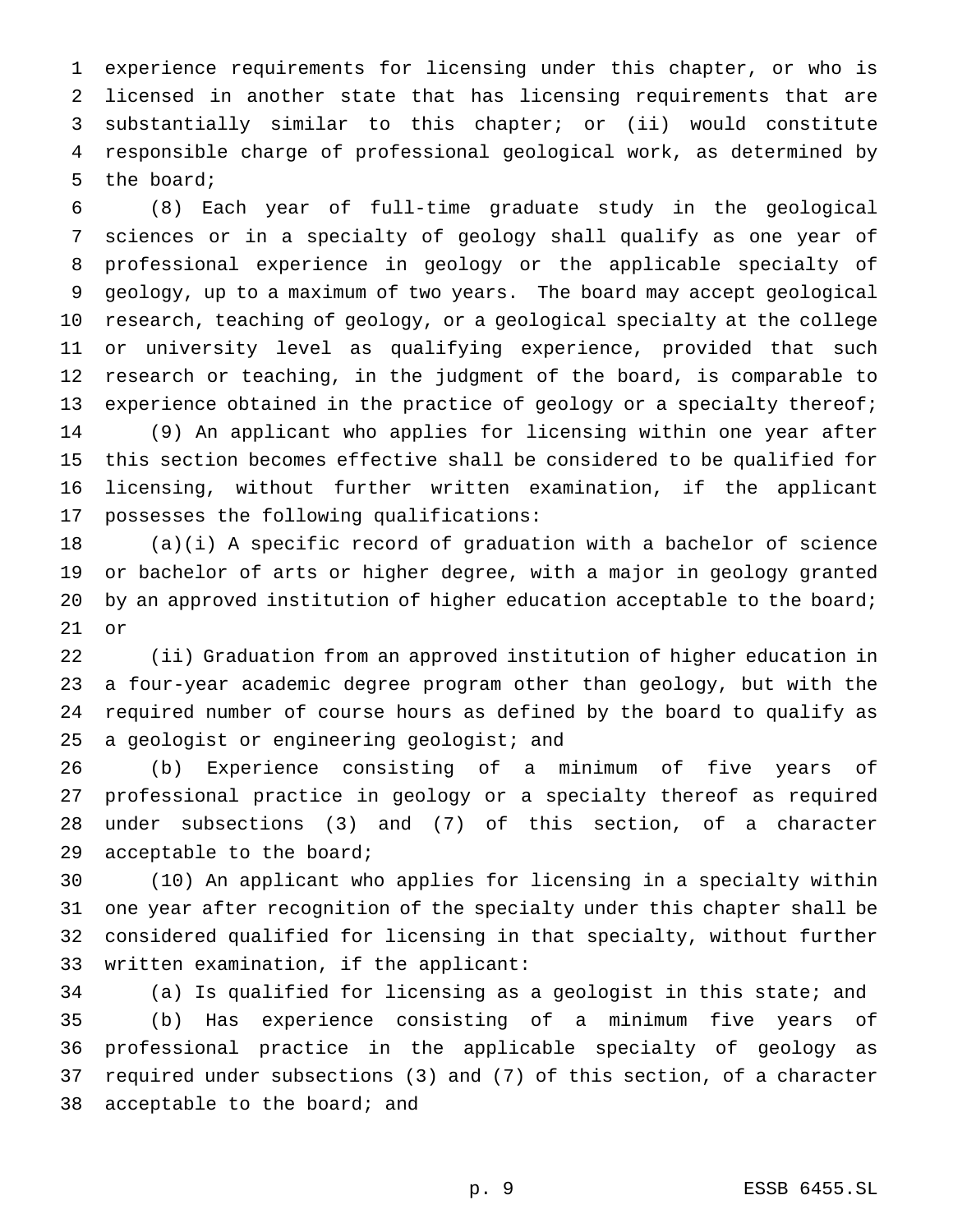(11) The geologists initially appointed to the board under section 4 of this act shall be qualified for licensing under subsections (7) and (8) of this section.

 NEW SECTION. **Sec. 8.** An application for licensing shall be filed with the director on a form provided by the director and must contain statements made under oath demonstrating the applicant's education and practical experience. The director may require any information and documentation that reasonably relates to the need to determine whether the applicant meets the criteria for licensing. The application fee for initial licensing shall be determined by the director as provided in RCW 43.24.086. The application, together with the fee, must be submitted to the department prior to the application deadline established by the director. Fees for initial licensing shall include the examination and issuance of a certificate. If the director finds an applicant ineligible for licensing, the fee shall be retained as an application fee.

 NEW SECTION. **Sec. 9.** Examinations of applicants for licensing, when required, shall be held at such times and places as determined by the board with the director's approval. The scope of the examination shall be directed to an applicant's ability to practice geology or any approved specialty of geology in a manner to ensure the safety of life, health, and property. A candidate failing an examination may apply for reexamination. Subsequent examinations will be granted upon payment of a fee to be determined by the director as provided in RCW 43.24.086.

 NEW SECTION. **Sec. 10.** The director shall issue a certificate of licensing to any applicant who has satisfactorily met all of the requirements of this chapter for licensing as a geologist or an approved specialty geologist. The certificate shall show the full name of the license holder, shall have a certificate number, and shall be signed by the director and an officer of the board. The issuance by the director of a certificate of licensing to an individual shall be prima facie evidence that the person is entitled to all the rights and privileges of a licensed geologist or specialty geologist while the certificate remains unrevoked or unexpired.

 Each license holder shall obtain a seal of the design authorized by the director, bearing the licensee's name, certificate number, and the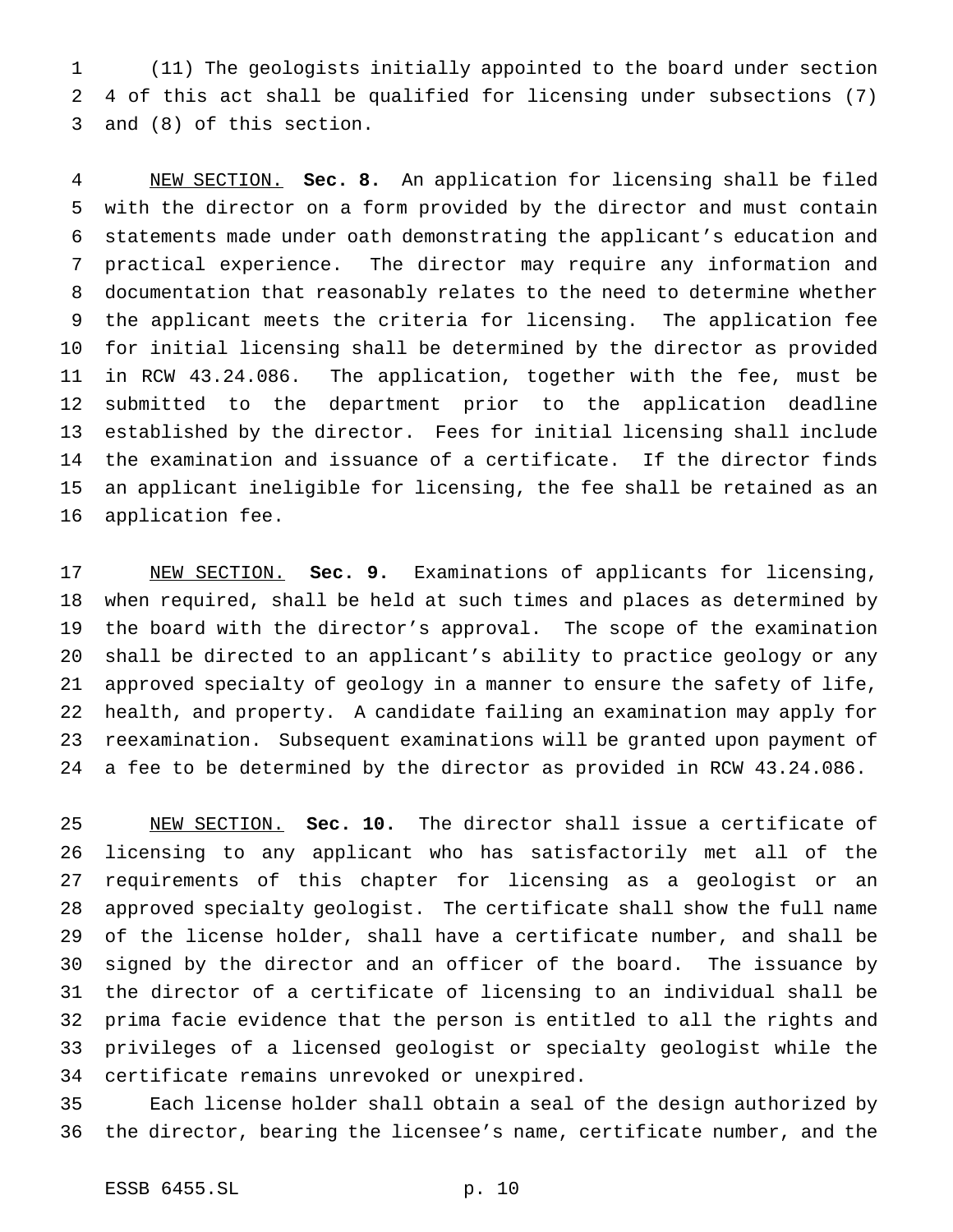legend "licensed geologist" together with any specialty in which the individual may be authorized. Geological reports, plans, and other technical documents prepared by or under the responsible charge of the license holder shall be signed, dated, and stamped with the seal or facsimile thereof. Each signature and stamping constitutes a certification by the license holder that the document was prepared by or under his or her responsible charge and that to his or her knowledge and belief the document was prepared in accordance with the requirements of this chapter.

 NEW SECTION. **Sec. 11.** The director may, upon application and payment of a fee determined by the director as provided in RCW 43.24.086, issue a license and certificate without further examination as a geologist or specialty geologist to any person who holds a license or certificate of qualification issued by proper authority of any state, territory, or possession of the United States, District of Columbia, or any foreign country, if the applicant's qualifications, as evaluated by the board, meet the requirements of this chapter and the rules adopted by the director.

 NEW SECTION. **Sec. 12.** Licenses issued in conformance with this chapter shall be renewed periodically on a date to be set by the director in conformance with RCW 43.24.140. A license holder who fails to pay the prescribed fee within ninety days following the date of expiration shall pay a renewal fee equal to the current fee plus an amount equal to one year's renewal fee. Any license that has been expired for five years or more may be reinstated in conformance with rules adopted by the director. Reinstatement conditions may include demonstration of continued practice or competency in the practice of geology or an approved specialty of geology.

 NEW SECTION. **Sec. 13.** (1) All fees and fines collected under the provisions of this chapter shall be paid into the geologists' account, created in subsection (2) of this section.

 (2) The geologists' account is created in the custody of the state treasurer. All receipts from fines and fees collected under this chapter must be deposited into the account. Expenditures from the account may be used only to carry out the duties required for the operation and enforcement of this chapter. Only the director of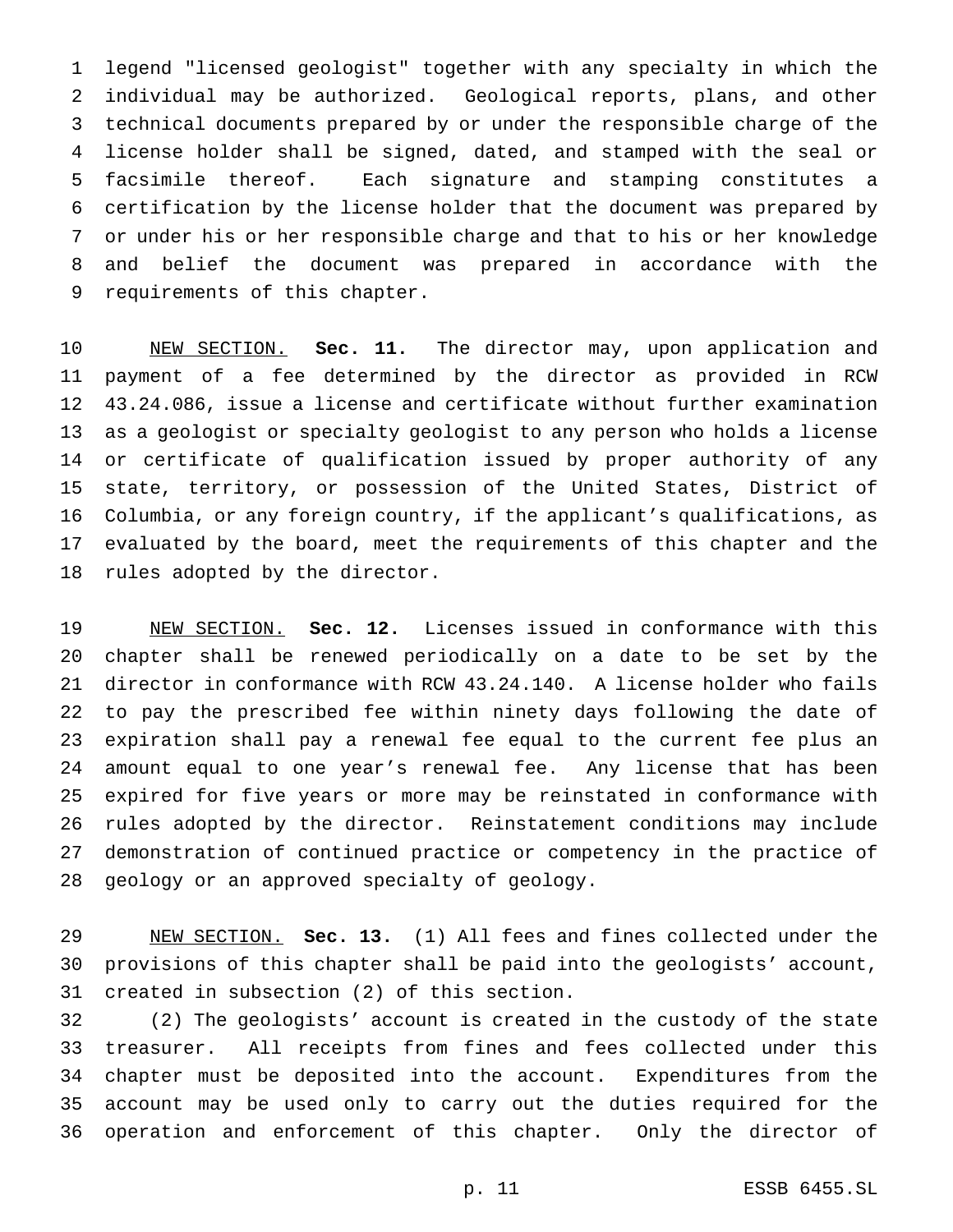licensing or the director's designee may authorize expenditures from the account. The account is subject to allotment procedures under chapter 43.88 RCW, but an appropriation is not required for expenditures.

 NEW SECTION. **Sec. 14.** The following acts are prohibited and constitute grounds for disciplinary action or denial, suspension, or revocation of any license under this chapter:

 (1) Knowingly violating any of the provisions of this chapter or 9 the rules adopted under this chapter;

 (2) Knowingly making a material misstatement or omission in the application for or renewal of a license;

 (3) Not meeting the qualifications for licensing set forth by this chapter;

 (4) Incompetency, misconduct, fraud, gross negligence, or repeated incidents of negligence in or related to the practice of geology;

 (5) Conviction of a gross misdemeanor or felony or the commission of any act involving moral turpitude, dishonesty, or corruption whether or not the act constitutes a crime. If the act constitutes a crime, conviction in a criminal proceeding is not a condition precedent to disciplinary action. Upon such conviction, however, the judgment and sentence is conclusive evidence at the ensuing disciplinary hearing of the guilt of the license holder or applicant of the crime described in the indictment or information, and of the person's violation of the statute on which it was based. For the purposes of this section, conviction includes all instances in which a plea of guilty or nolo contendere is the basis for the conviction and all proceedings in which the sentence has been deferred or suspended. Nothing in this section abrogates rights guaranteed under chapter 9.96A RCW;

(6) Advertising that is false, fraudulent, or misleading;

 (7) Suspension, revocation, or restriction of the individual's license to practice the profession by competent authority in any state, federal, or foreign jurisdiction, a certified copy of the order, stipulation, or agreement being conclusive evidence of the revocation, suspension, or restriction;

 (8) Aiding or abetting an unlicensed person to practice if a license is required;

 (9) Failure to adequately supervise subordinates to the extent that the public health or safety is at risk;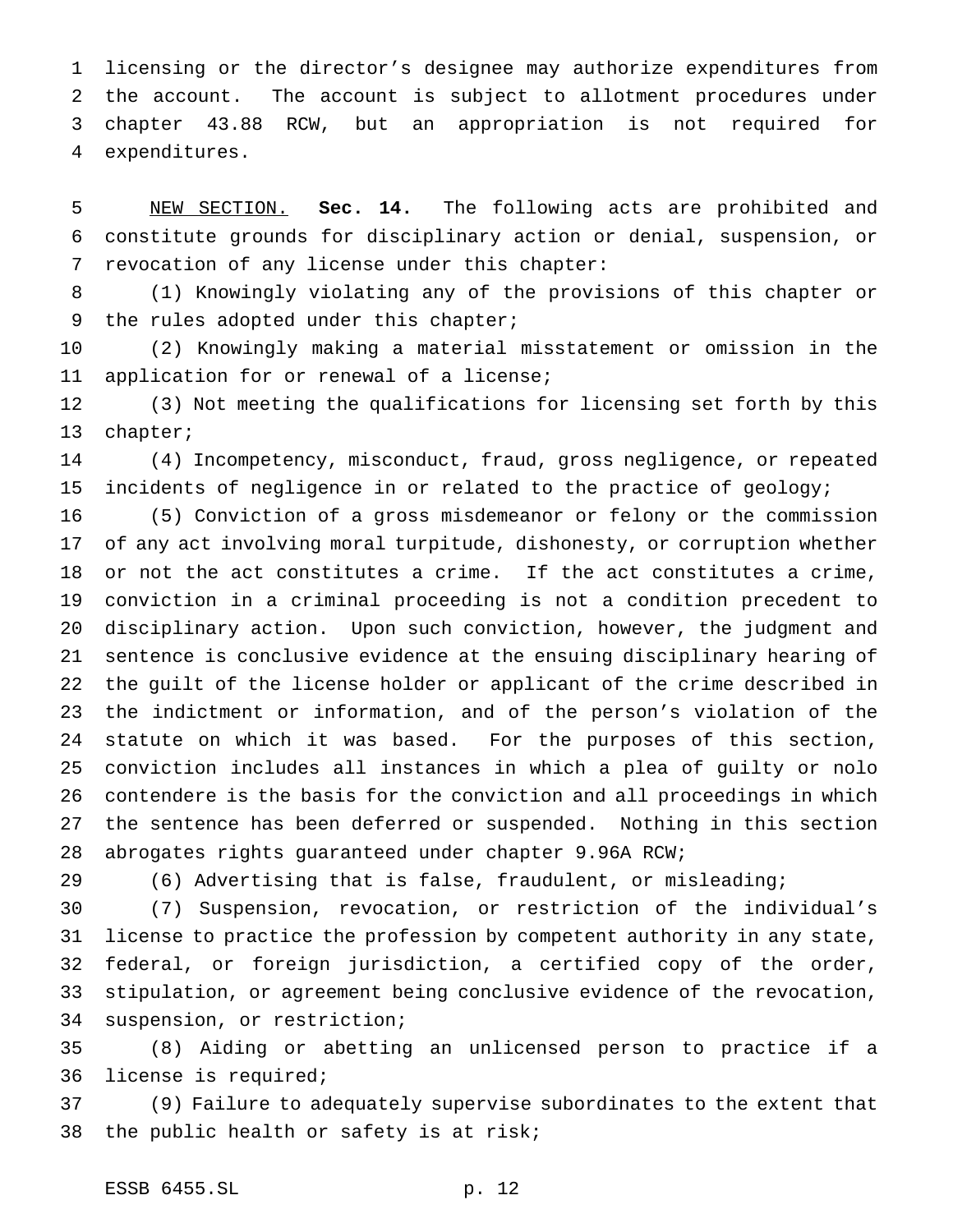(10) Failure to cooperate with the director by:

 (a) Not furnishing any necessary papers or documents requested by the director for purposes of conducting an investigation for disciplinary action, denial, suspension, or revocation of a license under this chapter;

 (b) Not furnishing in writing a full and complete explanation covering the matter contained in a complaint filed with the department; or

 (c) Not responding to subpoenas issued by the director, whether or not the recipient of the subpoena is the accused in the proceeding;

 (11) Failure to comply with an order issued by the director or an 12 assurance of discontinuance entered into with the director;

 (12) Interference with an investigation or disciplinary proceeding by willful misrepresentation of facts before the director or the director's authorized representative, or by use of threats or harassment against any client or witness to prevent them from providing evidence in a disciplinary proceeding or any other legal action; or

 (13) Committing any other act, or failing to act, which act or failure are customarily regarded as being contrary to the accepted professional conduct or standard generally expected of those practicing geology.

 NEW SECTION. **Sec. 15.** The procedures governing adjudicative proceedings before agencies under chapter 34.05 RCW govern all hearings before the director or his or her designee. Upon a finding that a license holder or applicant has committed unprofessional conduct, the director may issue an order providing for one or any combination of the following:

28 (1) Revocation of the license;

(2) Suspension of the license for a fixed or indefinite term;

(3) Restriction or limitation of the practice;

 (4) Issuance of a civil fine not to exceed five thousand dollars for each violation;

 (5) Requiring satisfactory completion of a specific program of remedial education or treatment;

(6) Monitoring of the practice by a peer approved by the director;

(7) Reprimand or censure;

 (8) Compliance with conditions of probation for a designated period of time;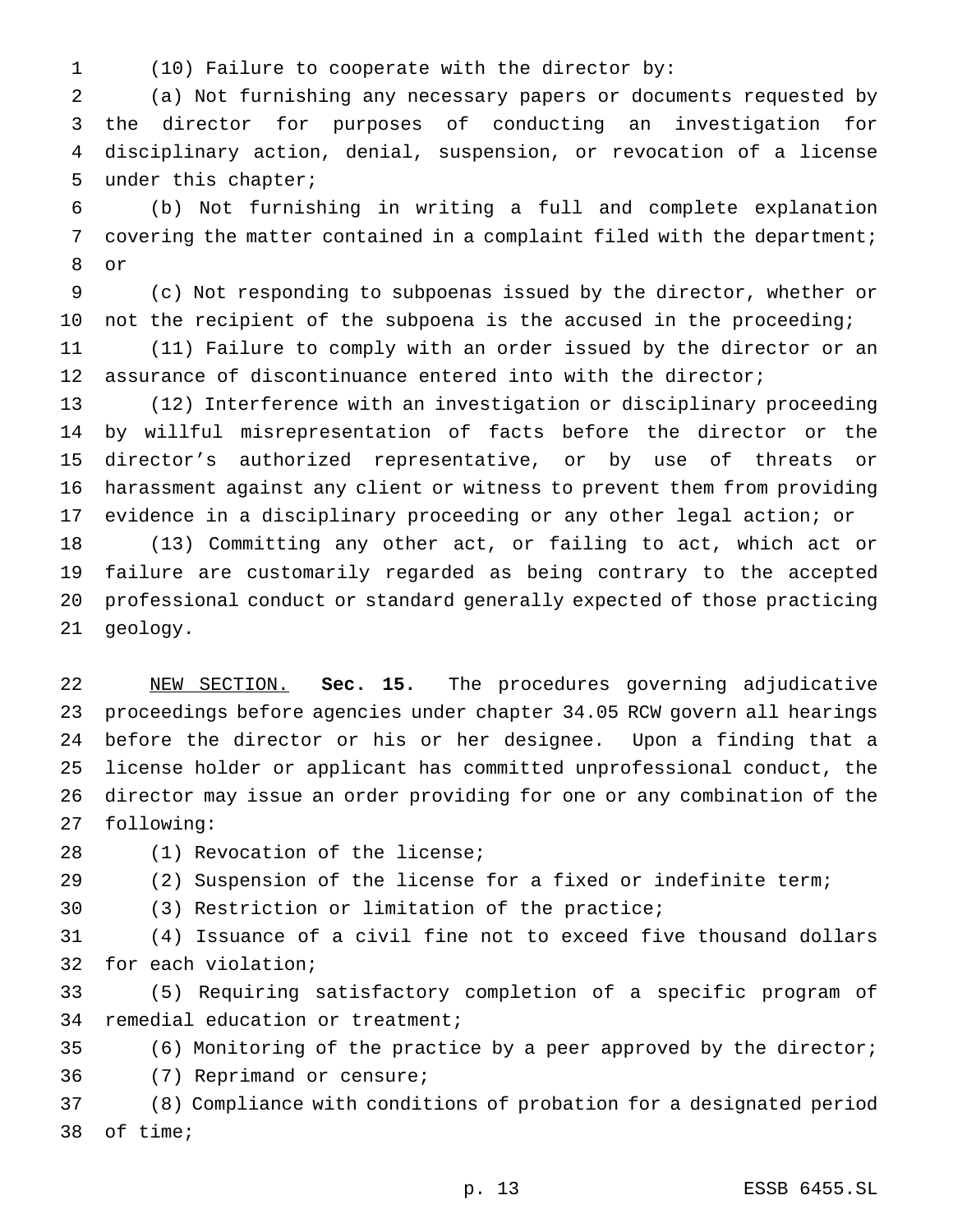(9) Withholding of a license request;

(10) Refund of fees billed to and collected from the consumer; or

(11) Other corrective action.

 Any of the actions under this section may be totally or partly stayed by the director. All costs associated with compliance with orders issued under this section are the obligation of the license holder or applicant.

 NEW SECTION. **Sec. 16.** A person, including but not limited to consumers, licensees, corporations, organizations, and state and local governments or agencies, may submit a written complaint to the department charging a license holder or applicant with unprofessional conduct and specifying the grounds for the charge. If the director determines that the complaint merits investigation, or if the director has reason to believe, without a formal complaint, that a license holder or applicant may have engaged in unprofessional conduct, the director shall investigate to determine if there has been unprofessional conduct. A person who files a complaint under this section in good faith is immune from suit in any civil action related to the filing or contents of the complaint. The director, individuals acting on the director's behalf, and members of the board are immune from suit in any action, civil or criminal, based on disciplinary proceedings or other official acts performed in the course of their duties in the administration and enforcement of this chapter.

 NEW SECTION. **Sec. 17.** The board shall immediately suspend the license or practice permit of a person who has been certified pursuant to RCW 74.20A.320 by the department of social and health services as a person who is not in compliance with a child support order. If the person has continued to meet all other requirements for a license under this chapter during the suspension, reissuance of the license shall be automatic upon the board's receipt of a release issued by the department of social and health services stating that the licensee is in compliance with the child support order. The procedure in RCW 74.20A.320 is the exclusive administrative remedy for contesting the establishment of noncompliance with a child support order, and suspension of a license under this subsection, and satisfies the requirements of RCW 34.05.422.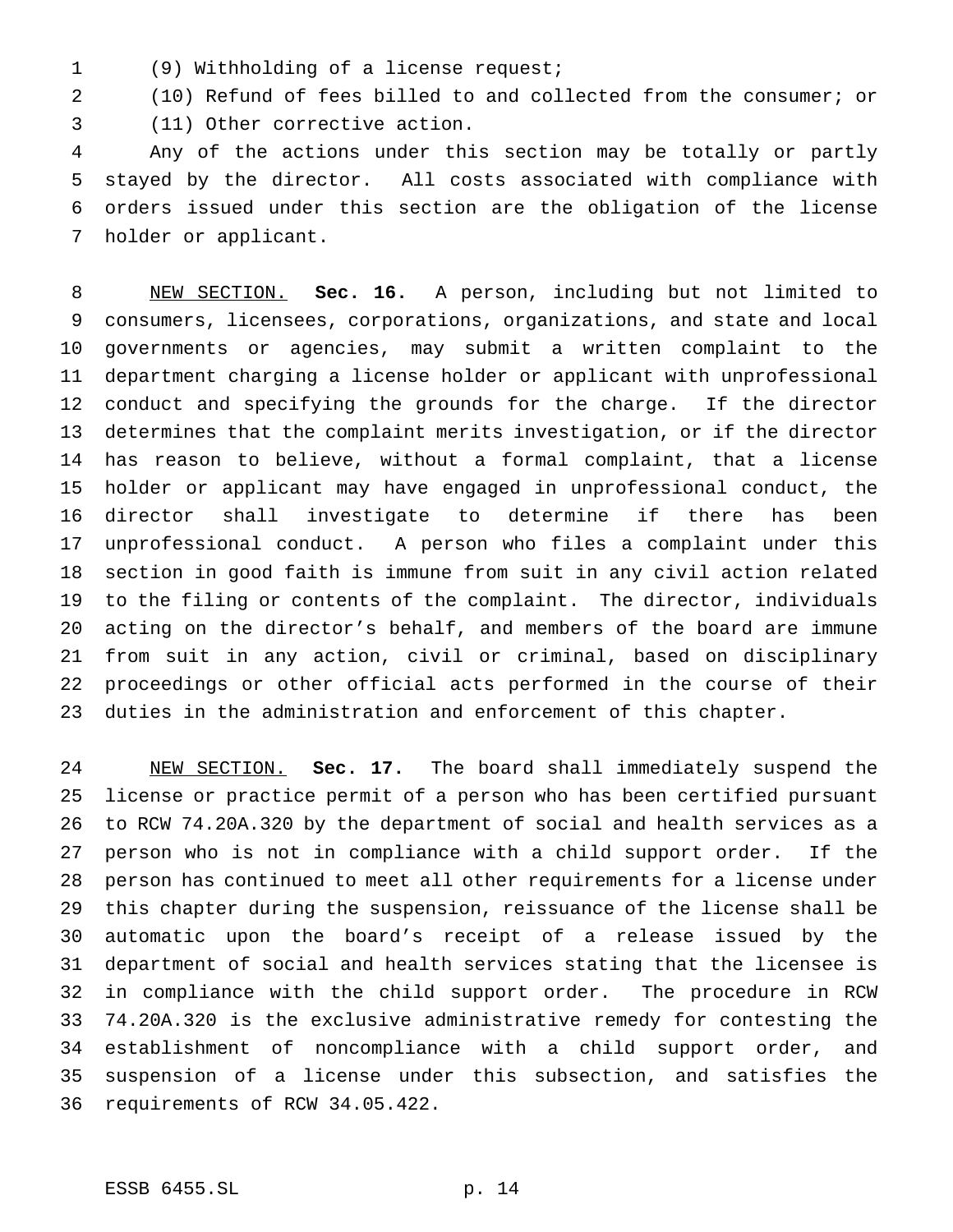NEW SECTION. **Sec. 18.** The following acts are prohibited and any person committing any of the following acts is guilty of a class 1 civil infraction under chapter 7.80 RCW:

 (1) The practice or offer to practice geology or geological specialty without being licensed in accordance with the provisions of this chapter;

 (2) Presenting or attempting to use as his or her own the certificate of licensing or seal of another;

 (3) Giving any false or forged evidence of any kind to the director or his or her authorized representative in obtaining a license;

(4) Falsely impersonating any other licensee; or

 (5) Attempting to use the expired or revoked certificate of licensing.

 All fees, fines, and penalties collected or assessed by a court because of a violation of this section shall be remitted to the department to be deposited into the geologists' account created in section 13 of this act.

 NEW SECTION. **Sec. 19.** The director is authorized to apply for relief by injunction without bond, to restrain a person from the commission of any act that is prohibited under this chapter. In such proceedings, it is not necessary to allege or prove either that an adequate remedy at law does not exist, or that substantial or irreparable damage would result from continued violation. The director, individuals acting on the director's behalf and members of the board are immune from suit in any action, civil or criminal, based on disciplinary proceedings or other official acts performed in the course of their duties in the administration and enforcement of this chapter.

 NEW SECTION. **Sec. 20.** The following activities do not require a certificate of licensing under this chapter:

 (1) Geological work performed by an employee or a subordinate of a geologist or specialty geologist licensed under this chapter, provided that the work does not include responsible charge of geological work as covered by this section, and is performed under the direct supervision of a geologist licensed under this chapter, who shall be and remains responsible for such work;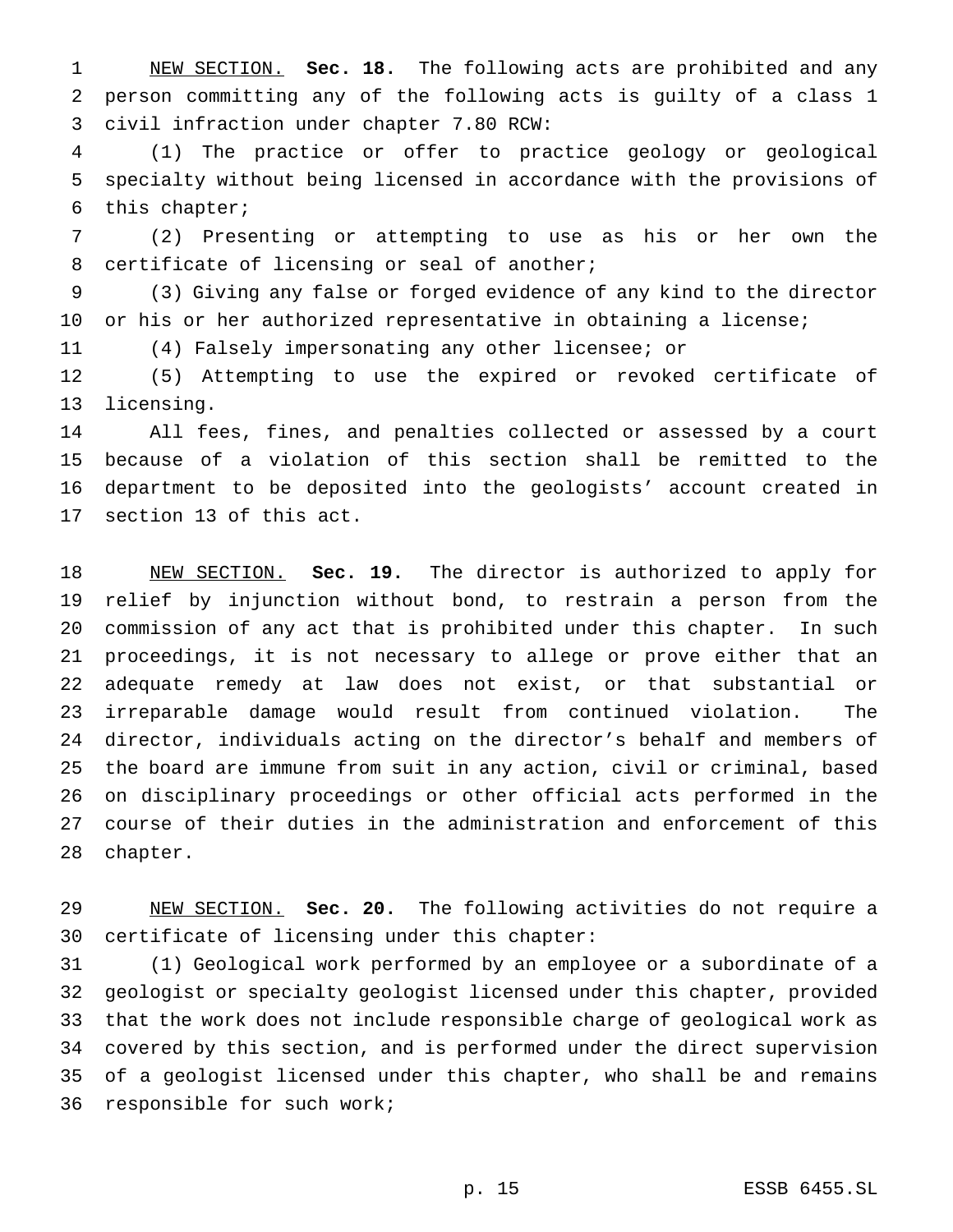(2) Geological work performed by officers and employees of the United States practicing solely as such officers and employees;

 (3) Geological work performed exclusively in the exploration for energy and mineral resources, insofar as such work has no substantial impact upon the public health, safety, and welfare as determined by regulations issued by the director;

 (4) Geological research conducted through academic institutions, agencies of the federal or state governments, nonprofit research institutions, or for-profit organizations, including submission of 10 reports of research to public agencies;

(5) Teaching geology or related physical or natural sciences;

 (6) The practice of engineering or other licensed professions: (a) The acquisition of engineering data involving soil, rock, ground water, and other earth materials; evaluation of the physical and chemical properties of soil, rock, ground water, and other earth materials; and the utilization of these data in analysis, design, and construction by professional engineers appropriately registered or licensed in this state; and (b) similar work performed by persons or organizations licensed or registered in any other profession or occupation related to geology, provided that such work is permitted under the applicable licensing or registration law, and is incidental to the practice or the profession or occupation for which licensing or registration is required. Nothing in this section shall be construed to permit the use of the title geologist or engineering geologist, or any other specialty as defined by the director, by an engineer or other licensed professional except as licensed under this chapter;

 (7) General scientific work customarily performed by such physical or natural scientists as chemists, archaeologists, geographers, hydrologists, oceanographers, pedologists, and soil scientists, providing such work does not include the design and execution of geological investigations, being in responsible charge of geological or specialty geological work, or the drawing of geological conclusions and recommendations in a way that affects the public health, safety, or welfare; or

 (8) The giving of testimony, or preparation and presentation of exhibits or documents for the sole purpose of being placed in evidence before any administrative or judicial tribunal or hearing, providing such testimony, exhibits, or documents do not imply that the person is registered under the provisions of this chapter.